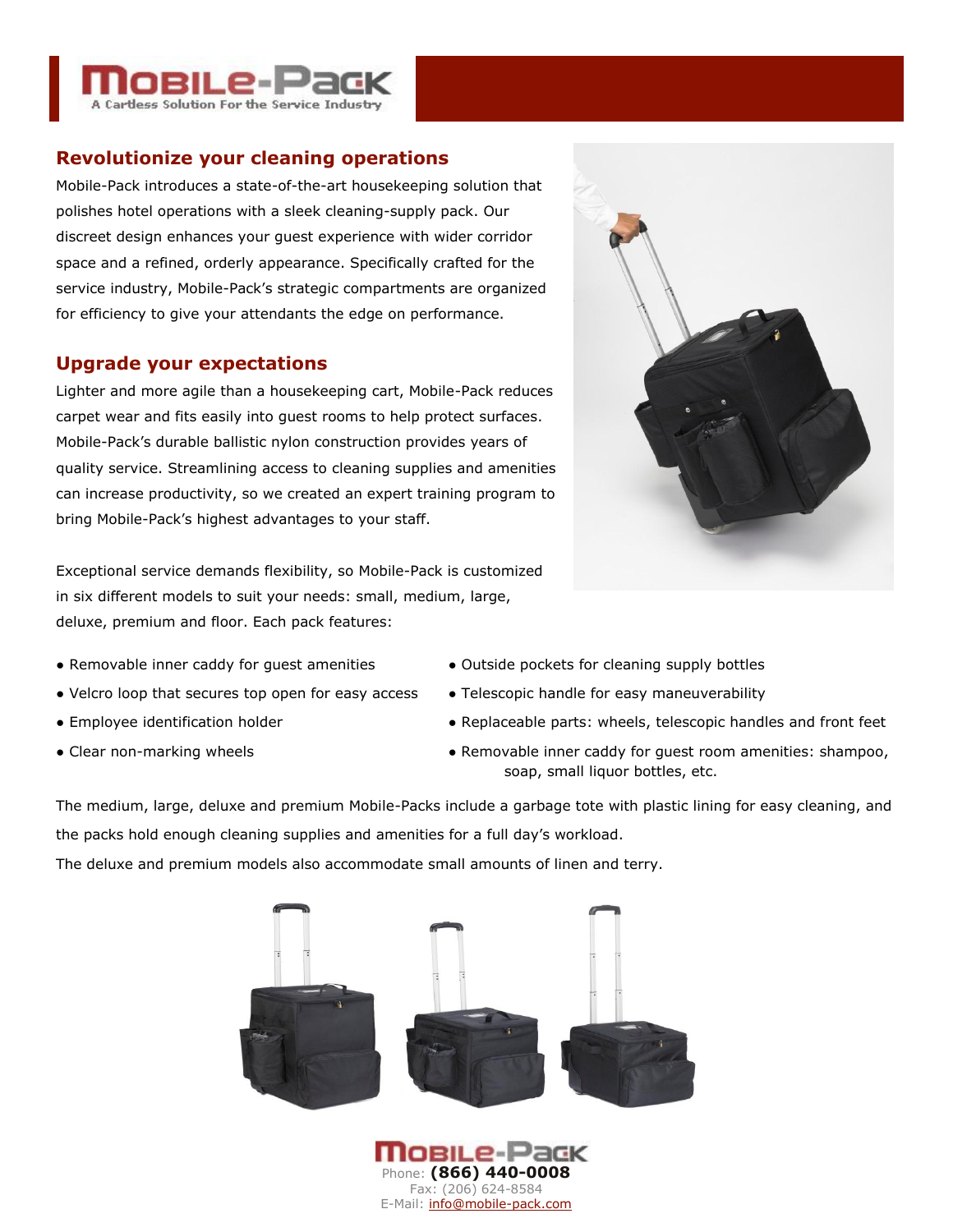

### **Small**

- Large inner pocket holds coffee packets, water bottles, menus, pens and notepads
- Weight capacity not to exceed 15 lbs
- Not designed to accommodate linen or terry
- Durable, clear, non-marking 2.5" wheels

#### **Cat No. 15300**

| Color                                      | <b>Black</b>                                                                                                   |
|--------------------------------------------|----------------------------------------------------------------------------------------------------------------|
| <b>Shipping weight</b> 11 lbs /            | 4ka                                                                                                            |
|                                            | <b>Exterior dimensions</b>   $15^{\circ}$ h x $14^{\circ}$ w x $15^{\circ}$ d / $38cm$ h x $35cm$ w x $38cm$ d |
| <b>Exterior material</b>   Ballistic nylon |                                                                                                                |
|                                            | <b>Interior material</b> I PE board on lid and base                                                            |
| Warranty                                   | 1 vear                                                                                                         |



## **Medium**



- Three back pockets for cleaning supply bottles
- Side pocket for toilet bowl brush with clear plastic removable liner
- Large front zipper pocket for sponges, rags and brushes
- Weight capacity not to exceed 20 lbs
- Not designed to accommodate linen or terry
- Durable, clear, non-marking 4" wheels

### **Cat No. 18400**

| Color                                   | <b>Black</b>                                                                           |
|-----------------------------------------|----------------------------------------------------------------------------------------|
| <b>Shipping weight</b> $\vert$ 15 lbs / | 6kg                                                                                    |
|                                         | <b>Exterior dimensions</b>   $16''$ h x $15''$ w x $17''$ d / 40cm h x 38cm w x 43cm d |
| <b>Exterior material</b>                | <b>Ballistic nylon</b>                                                                 |
|                                         | <b>Interior material</b> PE board on lid and base                                      |
| Warranty                                | 1 year                                                                                 |

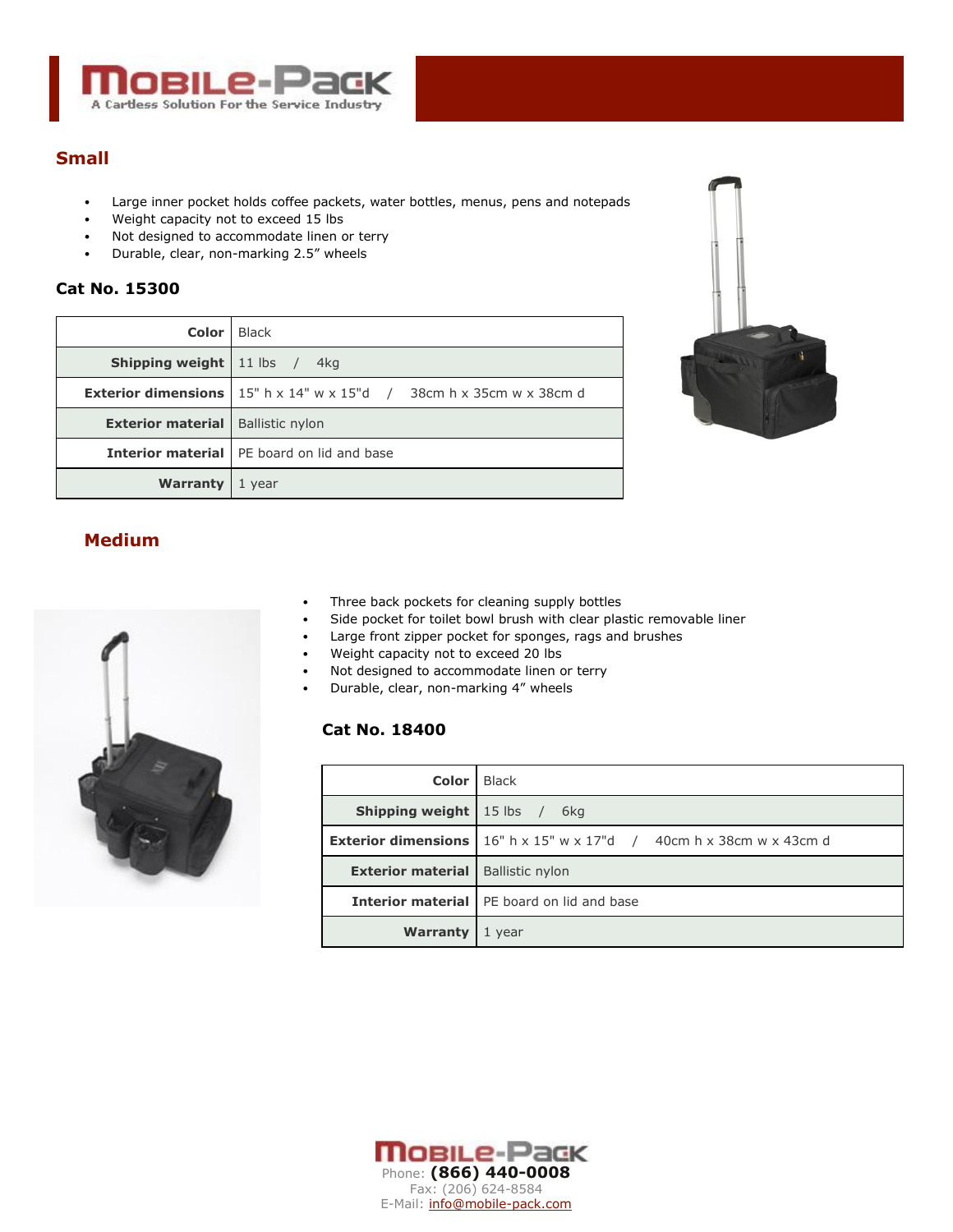

# **Large**

- Three back pockets for cleaning supply bottles
- Side pocket for toilet bowl brush with clear plastic removable liner
- Large front zipper pocket for sponges, rags and brushes
- Weight capacity not to exceed 25 lbs
- Not designed to accommodate linen or terry
- Durable, clear, non-marking 4" wheels

#### **Cat No. 20500**

| Color                                      | <b>Black</b>                                                                                             |
|--------------------------------------------|----------------------------------------------------------------------------------------------------------|
| <b>Shipping weight</b> $\vert$ 19 lbs /    | 8ka                                                                                                      |
|                                            | <b>Exterior dimensions</b>   21" h $\times$ 15" w $\times$ 17"d / 53cm h $\times$ 32cm w $\times$ 43cm d |
| <b>Exterior material</b>   Ballistic nylon |                                                                                                          |
|                                            | <b>Interior material</b>   PE board on lid and base                                                      |
| Warranty                                   | 1 year                                                                                                   |





### **Deluxe "New"**

- Four PVC lined side pockets for cleaning supply bottles
- Side pocket for toilet bowl brush with removable plastic liner
- Large front zipper pocket for sponges, rags and brushes
- Garbage tote
- Broom/mop PVC lined pocket
- Weight capacity not to exceed 35 lbs
- Designed to accommodate small amounts of linen and terry
- Four durable, clear, 4.33"/ 11cm non-marking swiveling wheels

#### **Cat No: 22600**

| Color                                      | Black                                                                                                   |
|--------------------------------------------|---------------------------------------------------------------------------------------------------------|
| <b>Shipping weight</b> $24$ lbs /          | 10ka                                                                                                    |
|                                            | <b>Exterior dimensions</b> 25" h $\times$ 16" w $\times$ 18" d / 63cm h $\times$ 40cm w $\times$ 45cm d |
| <b>Exterior material</b>   Ballistic nylon |                                                                                                         |
|                                            | <b>Interior material</b> PE board on lid and base                                                       |
| Warranty                                   | 1 year                                                                                                  |

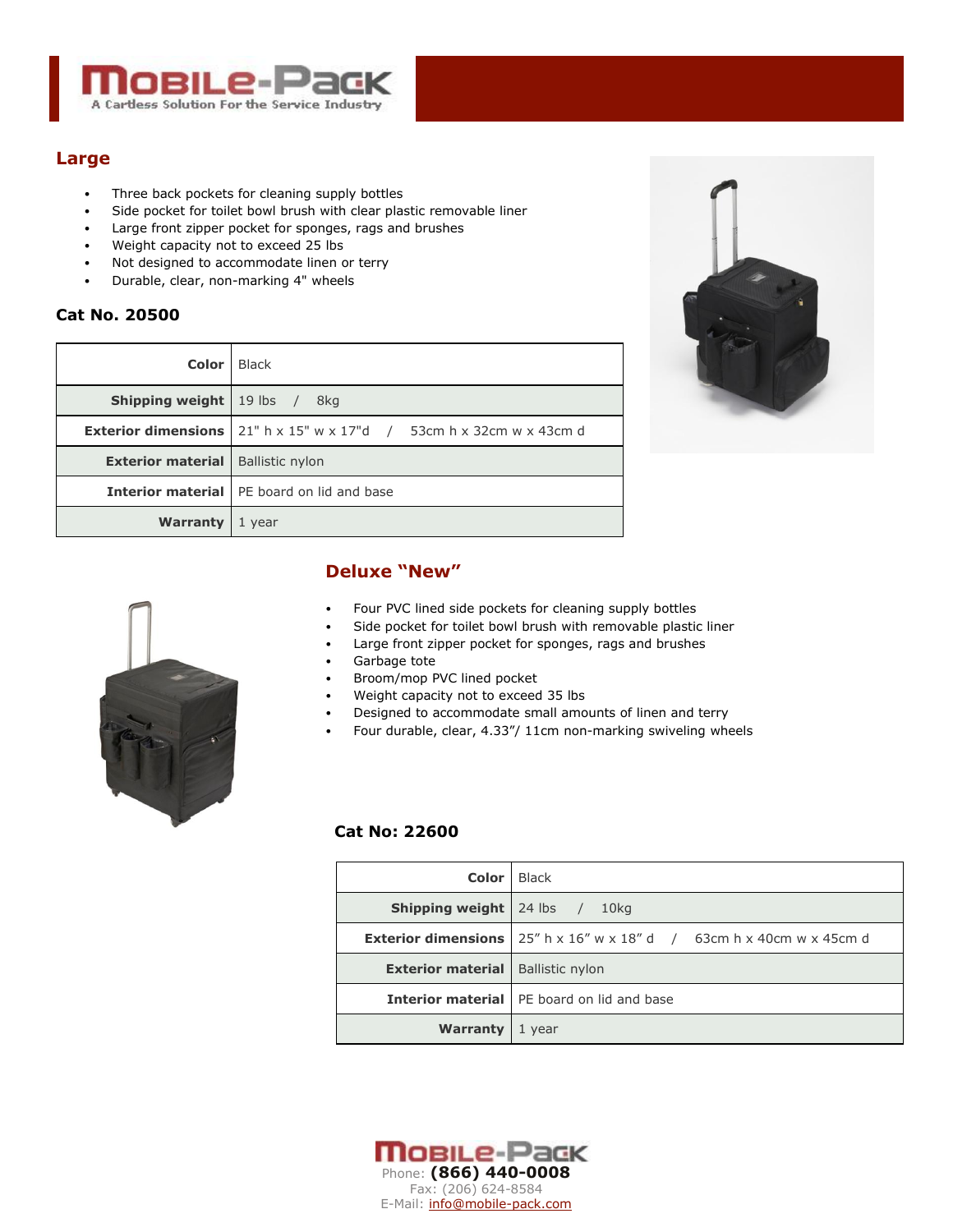

# **Premium "New"**

- Four PVC lined side pockets for cleaning supply bottles
- Broom/feather duster PVC lined pocket
- Right side pocket for toilet bowl brush with removable plastic liner
- Large front zipper pocket for sponges, rags and brushes
- Garbage tote
- Weight capacity not to exceed 35 lbs
- Designed to accommodate small amounts of linen and terry
- Easier access with a larger opening to the main compartment
- Four durable, clear, non-marking 4.33"/11cm swiveling wheels

#### **Cat No. 24800**

|                                            | <b>Color</b> Black                                                                     |
|--------------------------------------------|----------------------------------------------------------------------------------------|
| <b>Shipping weight</b> $ 27$ lbs $/$ 12kg  |                                                                                        |
|                                            | <b>Exterior dimensions</b>   30" h x 18" w x 19"d $\,$ / $\,$ 76cm h x 45cm w x 48cm d |
| <b>Exterior material</b>   Ballistic nylon |                                                                                        |
|                                            | <b>Interior material</b> I PE board on lid and base                                    |
| <b>Warranty</b> 1 year                     |                                                                                        |

# **Floor Pack "New"**



- Three PVC lined back pockets for bottles with12. ballistic nylon cover
- Tri-fold front pocket for storage of pens, pencils, brochures, and additional items
- Adjustable side to side divider to keep trash and paper supplies separate
- Removable PVC inside lining is 20" h  $\times$  15" w  $\times$  6"d with stabilizing Velcro for light garbage
- Four durable, clear, non-marking 4.33"/11cm swiveling wheels

#### **Cat No. 26200**

| Color I                                    | <b>Black</b>                                                                          |
|--------------------------------------------|---------------------------------------------------------------------------------------|
| <b>Shipping weight</b> 30 lbs $/$ 13 kg    |                                                                                       |
|                                            | <b>Exterior dimensions</b>   $32^{\circ}$ h x 16" w x 18"d / 81cm h x 40cm w x 45cm d |
| <b>Exterior material</b>   Ballistic nylon |                                                                                       |
|                                            | <b>Interior material</b> PE board on lid and base                                     |
| Warranty                                   | 1 year                                                                                |



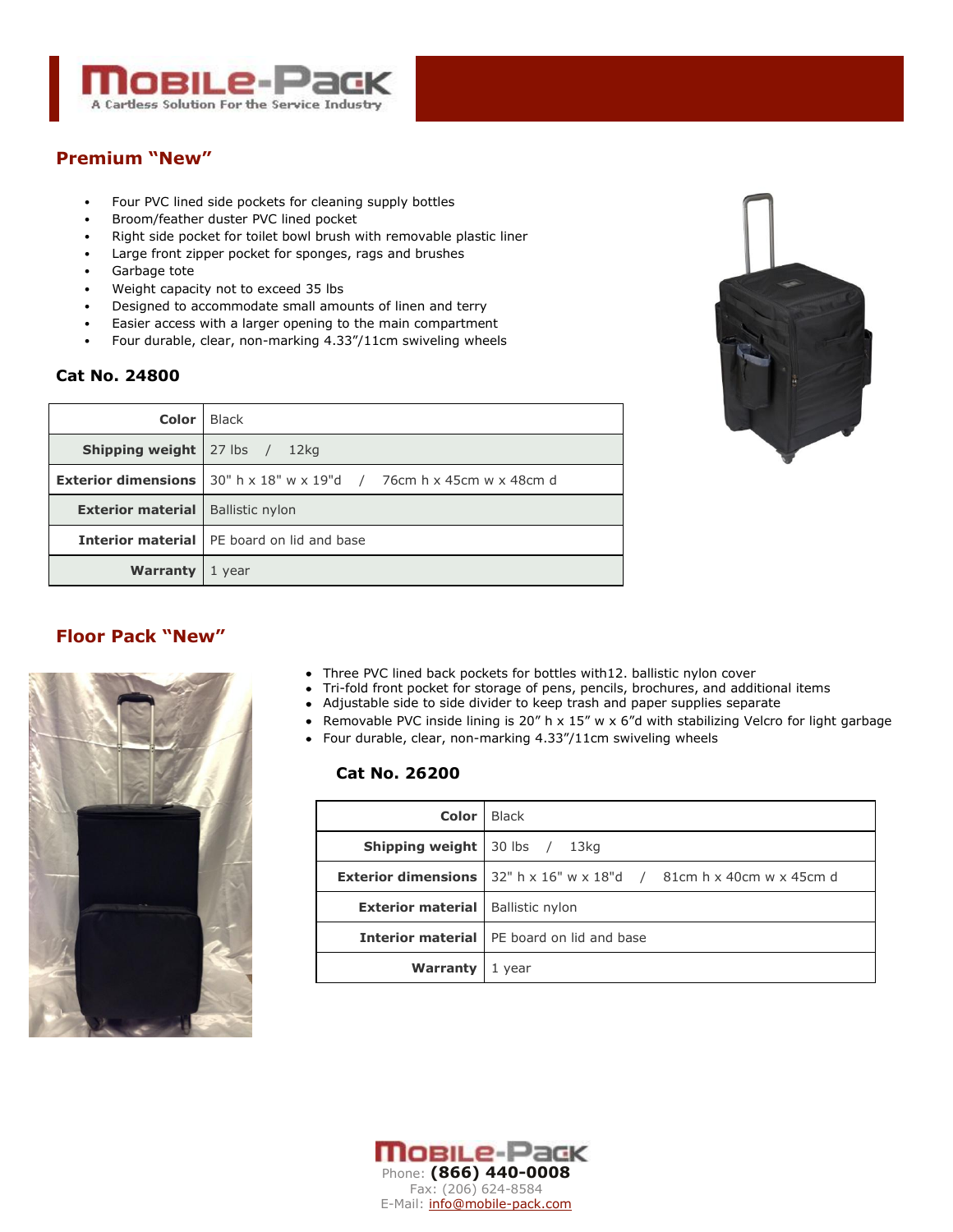

# **Caddy**

- Ballistic nylon exterior withstands wear and tear
- Accommodates guest amenities: soap, shampoo, coffee packets/condiments, etc.
- Convenient for public areas, banquets and restocking the mini-bar

#### **Cat No. 95000**

| <b>Color</b> Black                         |                                                                                                                               |
|--------------------------------------------|-------------------------------------------------------------------------------------------------------------------------------|
| <b>Shipping weight</b> 2.5 lbs / 1kg       |                                                                                                                               |
|                                            | <b>Exterior dimensions</b> $\begin{bmatrix} 6'' & h \times 11'' & w \times 14'' & d \end{bmatrix}$ 15cm h x 27cm w x 35.5cm d |
| <b>Exterior material</b>   Ballistic nylon |                                                                                                                               |
|                                            | <b>Interior material</b> PE board on lid and base                                                                             |
| <b>Warranty</b>                            | 1 year                                                                                                                        |



# **Caddy DP "New"**

- Ballistic nylon exterior withstands the wear and tear of daily use.
- Designed to accommodate all of the necessary amenities used in a guestroom.
- Holds all of the products you use in the bathroom; soap, conditioner, shampoo, shower caps, coffee packets/condiments, and more.
- Convenient for public areas, banquets and mini-bar restocking.

This is the durable, back-friendly system you've been looking for. No more broken wicker baskets or inefficient bags. Mobile-Pack is discreet, easily fits into guest rooms, and keeps all your critical cleaning and restocking items organized and accessible.

#### **Cat No. 88400**

| <b>Color</b>                               | <b>Black</b>                                                                            |
|--------------------------------------------|-----------------------------------------------------------------------------------------|
| Shipping weight                            | 3 lbs                                                                                   |
|                                            | <b>Exterior dimensions</b> $ 6" h \times 17" w \times 12" d$ / 15cm h x 43cm w x 30cm d |
| <b>Exterior material</b>   Ballistic nylon |                                                                                         |
|                                            | <b>Interior material</b> PE board on lid and base                                       |
| <b>Warranty</b>                            | 1 year                                                                                  |



# **Garbage Tote "New"**

- Fits all packs
- Drawstring closure
- Side strap that fits on any Mobile-Pack handle
- Plastic inner lining traps liquids for easy cleaning and reuse